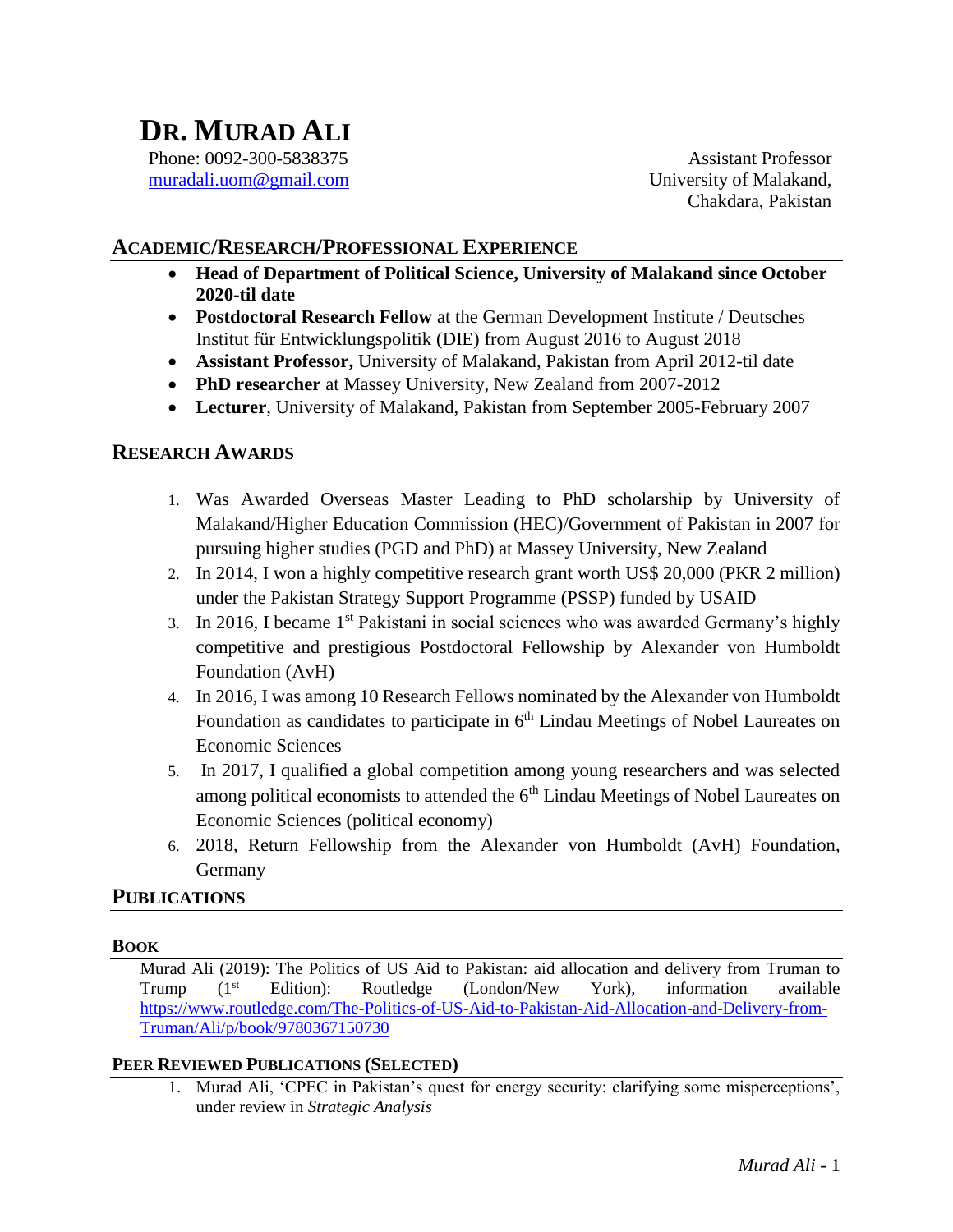- 2. Murad Ali 'China's Belt and Road Initiative in South Asia and beyond: Apprehensions, risks and opportunities', under review in IPRI Journal
- 3. Murad Ali, 'Monitoring and evaluation in South-South Cooperation: the case of CPEC in Pakistan', a chapter in the forthcoming book titled 'Development Cooperation for Achieving the 2030 Agenda: the way forward' editors Sachin Chaturvedi, Heiner Janus, Stephan Klingebiel, André de Mello e Souza, Elizabeth Sidiropoulos, Dorothea Wehrmann, and Li Xiaoyun (Palgrave Macmillan)
- 4. Murad Ali, Imran Muhammad & Saleem Janjua, 'Pakistan's experience of China-Pakistan Economic Corridor (CPEC) under the BRI', a chapter in upcoming book titled 'The Belt and Road Initiative (BRI): Infrastructure Investment, Regional Collaboration and Urban-Regional Dynamics in the Asia-Pacific' (Routledge, to be published in 2021)
- 5. Murad Ali (2019), China-Pakistan Economic Corridor (CPEC): Prospects and Challenges, Contemporary South Asia online version available at <https://doi.org/10.1080/09584935.2019.1667302>
- 6. Ghulam Nabi, Murad Ali, Suliman Khan & Sunjeet Kumar (2019) 'The crisis of water shortage and pollution in Pakistan: risk to public health, biodiversity, and ecosystem', Environmental Science and Pollution Research, available at<https://doi.org/10.1007/s11356-019-04483-w> (IF 2.8)
- 7. Murad Ali (2018), 'Aid and Human Rights: the Case of US aid to Israel', Policy Perspectives 15 (3), pp. 29-46
- 8. Murad Ali (2018), Pakistan's quest for coal-based energy under the China-Pakistan Economic Corridor (CPEC): implications for the environment, Environmental Science and Pollution Research, 25(32), 31935-31937,<https://doi.org/10.1007/s11356-018-3326-y> (IF 2.8)
- 9. Murad Ali (2018) 'The China-Pakistan Economic Corridor: Tapping potential to achieve the 2030 Agenda in Pakistan', China Quarterly of International Strategic Studies Vol. 4, No. 2, 301–325 <https://doi.org/10.1142/S2377740018500094>
- 10. Murad Ali (2018) 'Monitoring and Evaluation in South-South Cooperation: the case of CEPC in Pakistan', Discussion Paper no 1/2018, German Development Institute / Deutsches Institut für Entwicklungspolitik (DIE), Bonn, Germany
- 11. Murad Ali (2017) 'Is CPEC Really a Gift? China's Model of Development Cooperation and its Rising Role as a Development Actor in Pakistan', Regional Studies, XXXV (4), pp. 29-51
- 12. Murad Ali (2017) 'Implementing the 2030 Agenda in Pakistan: The Critical Role of an Enabling Environment in the Mobilisation of Domestic and External Resources', Discussion Paper no. 14/2017, German Development Institute / Deutsches Institut für Entwicklungspolitik (DIE), Bonn, Germany
- 13. Murad Ali (2017) 'Role of Development Cooperation in implementing the 2030 Agenda: Time for more and better aid', Regional Studies XXXV (2), pp. 49-72
- 14. Murad Ali, Glenn Banks and Nigel Parsons (2016) 'Generous yet Unpopular: Developmental versus Political Role of Post-9/11 US Aid in Pakistan', Regional Studies XXXIV (4), pp. 44- 65
- 15. Murad Ali (2016) 'US aid to Pakistan during the tenures of Democrat and Republican administrations', IPRI Journal XVI (2), pp. 31-48
- 16. Murad Ali, Glenn Banks and Nigel Parsons (2016) 'U.S.-Israel Special Aid Relationship: Dynamics and Implications for Pakistan' *Policy Perspectives,* 13 (2), pp. 109-129
- 17. Murad Ali (2016), Multiple factors behind extremism and militancy: a case study of Swat, Pakistan, Regional Studies XXXIV (3), pp. 94-109
- 18. Murad Ali (with Gohar Saeed, Alam Zeb and Farzand Ali Jan) (2016) 'Microcredit & its Significance in Sustainable Development and Poverty Alleviation: Evidence from Asia, Africa, Latin America and Europe, The Dialogue, XI (3), pp. 334-345
- 19. Murad Ali & Alam Zeb (2016) Foreign aid: origin, evolution and its effectiveness in poverty alleviation, The Dialogue, XI (1), pp. 107-125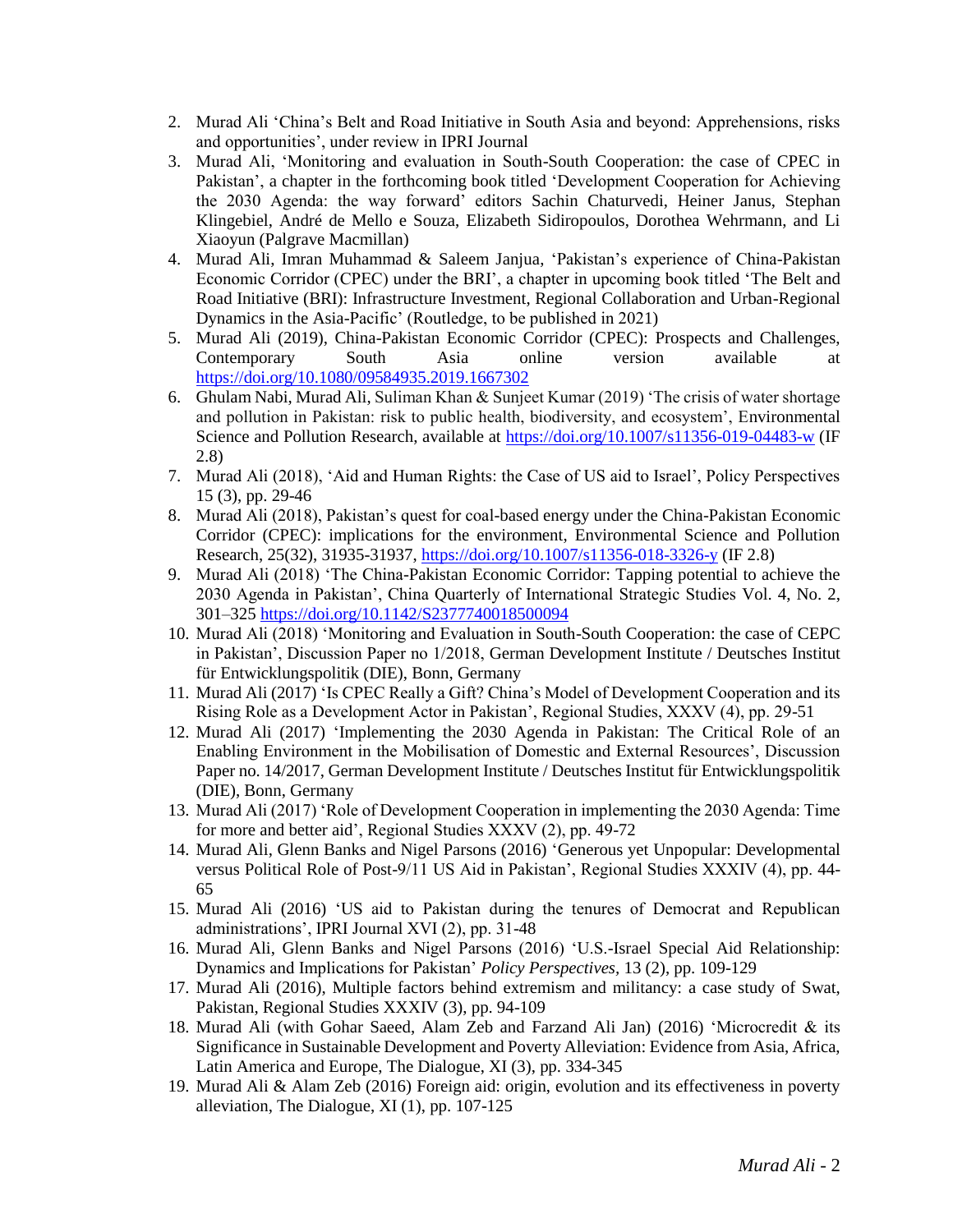- 20. Alam Zeb, Murad Ali, Khurshed Iqbal (2016) Comparative study of traditional and online impulse buying in Pakistan, City University Research Journal (CURJ), 6(1), 137-143
- 21. Murad Ali (2015) Aid effectiveness in poverty alleviation in a post-conflict post-disaster situation: a case study of District Swat, Pakistan. PSSP Working Paper No. 029, International Food Policy Research Institute (IFPRI), Washington, DC, USA.
- 22. Murad Ali, Alam Zeb, Gohar Saeed (2015) Aid effectiveness in Pakistan: what the country has accomplished after the 2005 Paris Declaration? The Dialogue X (4), pp 434-453
- 23. Murad Ali, Glenn Banks & Nigel Parsons (2015) The United States-Pakistan aid relationship: a genuine alliance or a marriage of convenience? Regional Studies XXXIII (2), pp 3-32
- 24. Alam Zeb, Waseef Jamal, Murad Ali (2015) Reward and recognition priorities of public sector universities' teachers for their motivation and job satisfaction, Journal of Managerial Sciences 9 (2), 214-223
- 25. Murad Ali (2015) The Role of Human Rights in US Foreign Aid Policy: An Assessment of US Aid to Pakistan and its Nexus with Human Rights, Pakistan Journal of Social Sciences (PJSS), 35 (1), pp. 465-477
- 26. Murad Ali, Glenn Banks & Nigel Parsons (2015) Why donors give aid and to whom? A critique of the historical and contemporary aid allocation regime, The Dialogue, X (2), pp. 316-331
- 27. Murad Ali (2013) 'Aid for development or foreign policy: objectives behind US foreign aid allocations to Israel', The Dialogue, VIII (4), pp. 384-396
- 28. Khurshid Alam, Arshad Ali, Iqbal Haider, Murad Ali (2014) The Impact of Non-Financial Tools on Policing: Khyber Pakhtunkhwa Perspective, Abasyn Journal of Social Sciences 8 (1), pp. 108-118
- 29. Murad Ali (2009). 'US foreign aid to Pakistan and democracy: an overview' Pakistan Journal of Social Sciences (PJSS) 29 (2), pp. 247-258
- 30. Murad Ali, (2009). Religious militancy in Pakistan and the role of *Ulama* (religious scholars): an overview. In S. A. Ahmad Sunawari Long, Abdull Rahman Mahmood, Nur Farhana Abd. Rahman, Wan Fariza Alyati Wan Zakaria (Ed.), *Issues and Challenges of Contemporary Islam and Muslims The Second International Seminar on Islamic Thought (ISoIT 2009)* (pp. 357- 362). Universiti Kebangsaan Malaysia (National University of Malaysia): Department of Theology and Philosophy, Faculty of Islamic Studies, Universiti Kebangsaan Malaysia.
- 31. Murad Ali (2010). USAID in Pakistan: What the Paris Declaration is missing? Just Change (issue no. 18 June-September 2010), published by Global Focus Aotearoa, Wellington, New Zealand available at a set of the set of the set of the set of the set of the set of the set of the set of the set of the set of the set of the set of the set of the set of the set of the set of the set of the set of the s

<http://www.globalfocus.org.nz/index.php?page=Publications!Magazines!JustChange>

### **Conference PRESENTATIONS and Invited Talks**

- 1. Reaping dividends of CPEC: going beyond security measures, paper presented at the  $8<sup>th</sup>$ International Conference 'The Dynamics of Change in the Pakistan-Afghanistan Region: Politics, (Dis)integration and Reformation in the Borderland', organised by University of Peshawar and Hanns Seidel Foundation on September 6-8, 2019 at Baragali, Pakistan
- 2. Re-emergence of militancy: a case study of Malakand and its relevance with former FATA, delivered an invited talk/lecture on August 30, 2019 at the Federal Judicial Academy, Islamabad, Pakistan
- 3. Delivered a lecture/presentation on 'An Overview of Financing for Sustainable Development/Managing the SDGs' in Orientation Workshop on Public-Private Partnership (P3) organized by Planning and Development Department (P&DD), Government of Khyber Pakhtunkhwa and Germany's Gesellschaft fur Internationale Zusammenarbeit (GIZ) on August 1-2, 2019 in Peshawar, Pakistan
- 4. Participated in a workshop on Agenda 2030 Implementation Sharing the Work Experiences, organized by Germany's Gesellschaft fur Internationale Zusammenarbeit (GIZ) on July 10, 2019 in Islamabad, Pakistan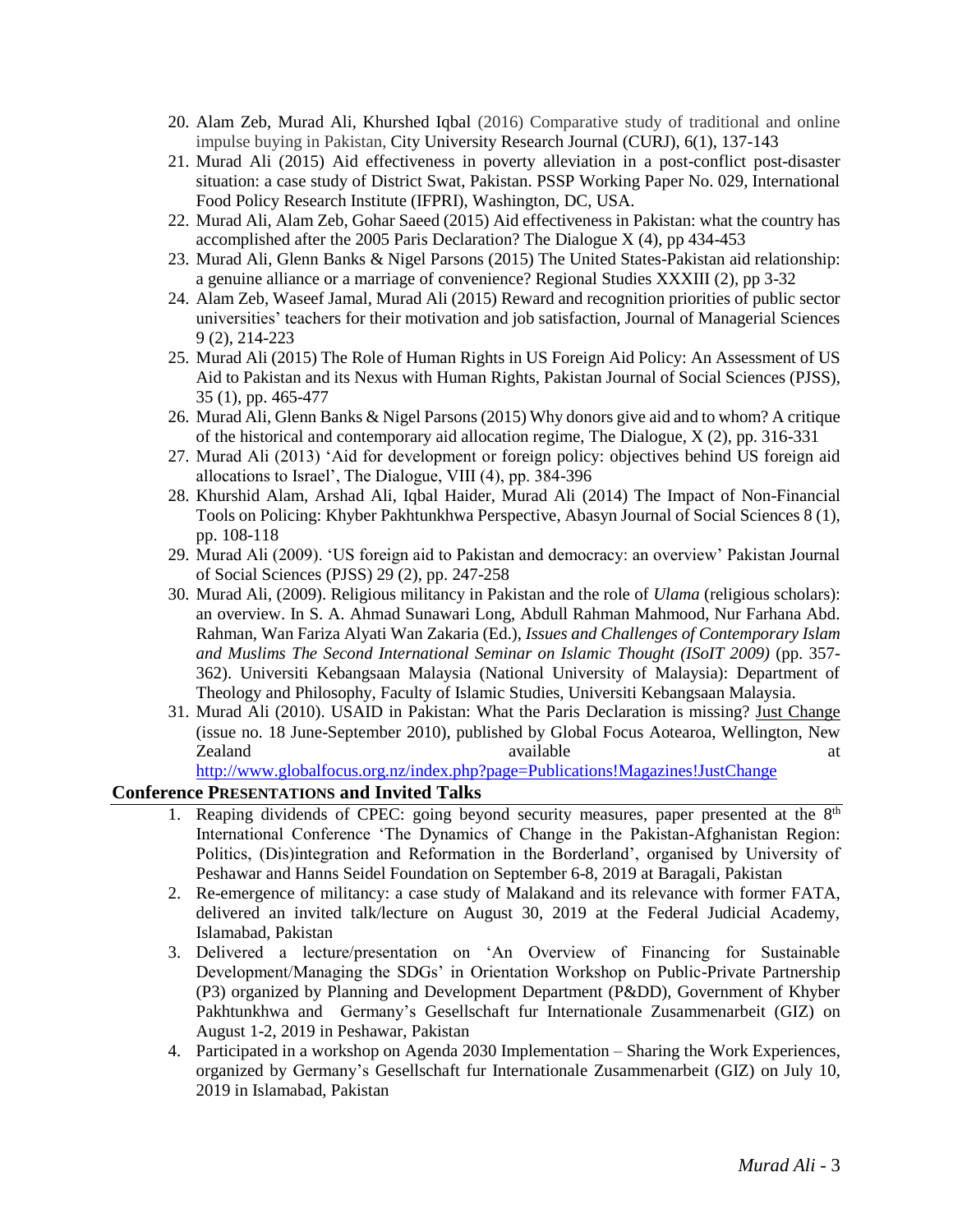- 5. Attended a training on Managing for Sustainable Development Goals in Bangkok, **Thailand** organized by Germany's Gesellschaft fur Internationale Zusammenarbeit (GIZ) from 11-06- 2019 to 14-06-2019
- 6. Participated in a Round Table Discussion on Implementing Sustainable Development Goals on the Local Level, organized by Germany's Gesellschaft fur Internationale Zusammenarbeit (GIZ) on May 3, 2019 in Islamabad, Pakistan
- 7. Participated in a panel discussion and side-event titled Development Cooperation for achieving the 2030 Agenda: Contestation and Collaboration organized by German Development Institute and Network of Southern Think Tanks (NeST) at the sidelines of the Second High-Level UN Conference on South-South Cooperation (BAPA+40 Conference) on March 20, 2019 in Buenos Aires, **Argentina**
- 8. Participated and delivered a talk in an International Expert Workshop on Development Cooperation for Achieving the 2030 Agenda: Points of Convergence and Divergence, organised by German Development Institute in Buenos Aires, **Argentina** on March 19, 2019 at the margins of the Second High-Level UN Conference on South-South Cooperation (BAPA+40 Conference)
- 9. China's Belt and Road Initiative (BRI) in South Asia: socioeconomic prospects and geopolitical implications, paper presented at the  $13<sup>th</sup>$  South Asian Studies Association (SASA) Annual Conference held in Claremont, California, **USA** from March 1-3, 2019
- 10. Foreign Aid and Conflict, delivered an invited talk at the International Summer School organised by University of Peshawar and Hanns Seidel Foundation at Baragali Campus of the University of Peshawar from September 3-15, 2018
- 11. Geopolitical implications of China's Belt and Road Initiative (BRI) for South Asia and beyond, paper presented at the 7<sup>th</sup> International Conference 'The Dynamics of Change in the Pakistan-Afghanistan Region: Politics, (Dis)integration and Reformation in the Borderland', organised by University of Peshawar and Hanns Seidel Foundation at Baragali Campus of the University of Peshawar from September 3-5, 2018
- 12. Participated in a panel discussion and side-event titled Development Cooperation for achieving the 2030 Agenda: convergence and divergence of Official Development Assistance (ODA) and South-South Cooperation, held during the 2018 High-level Meeting of the Development Cooperation Forum (DCF) at the UN Headquarters, New York, **USA**, on May 21-22, 2018
- 13. South-South Cooperation and CPEC Frameworks, Theories and Imperatives for Assessments, paper presented in International Expert Workshop on Development Cooperation for Achieving the 2030 Agenda: the Way Forward, organised by German Development Institute, Network of Southern Think Tanks (NeST) and Konrad-Adenauer-Stiftung, New York, **USA** on May 23, 2018
- 14. Monitoring and Evaluating South-South Cooperation (SSC): the case of China-Pakistan Economic Corridor (CPEC) in Pakistan, paper presented in the British Association of South Asian Studies (BASAS) Conference held in Exeter, **UK**, from April 18-20, 2018
- 15. Is China-Pakistan Economic Corridor (CPEC) a form of South-South Cooperation?, paper presented in the 12<sup>th</sup> annual South Asian Studies Association (SASA) Conference held in Los Angeles, **USA**, from March 23-25, 2018
- 16. Participated and presented in 'UN Catalytic Support to South-South and Triangular Cooperation in Implementing Agenda 2030', organized by United Nations System Staff College in Bonn **Germany** from October 17-19, 2017
- 17. Addressing inequality in a globalized world, participated in a panel discussion during the  $6<sup>th</sup>$ Lindau Nobel Laureate Meetings, held in Lindau, **Germany** from August 22-26, 2017
- 18. Post-disaster aid fragmentation and its implications: The case of the 2005 Kashmir earthquake in Pakistan, paper presented at the EADI (European Association of Development Research and Training Institutes) Conference, held in Bergen, **Norway** from August 20-23, 2017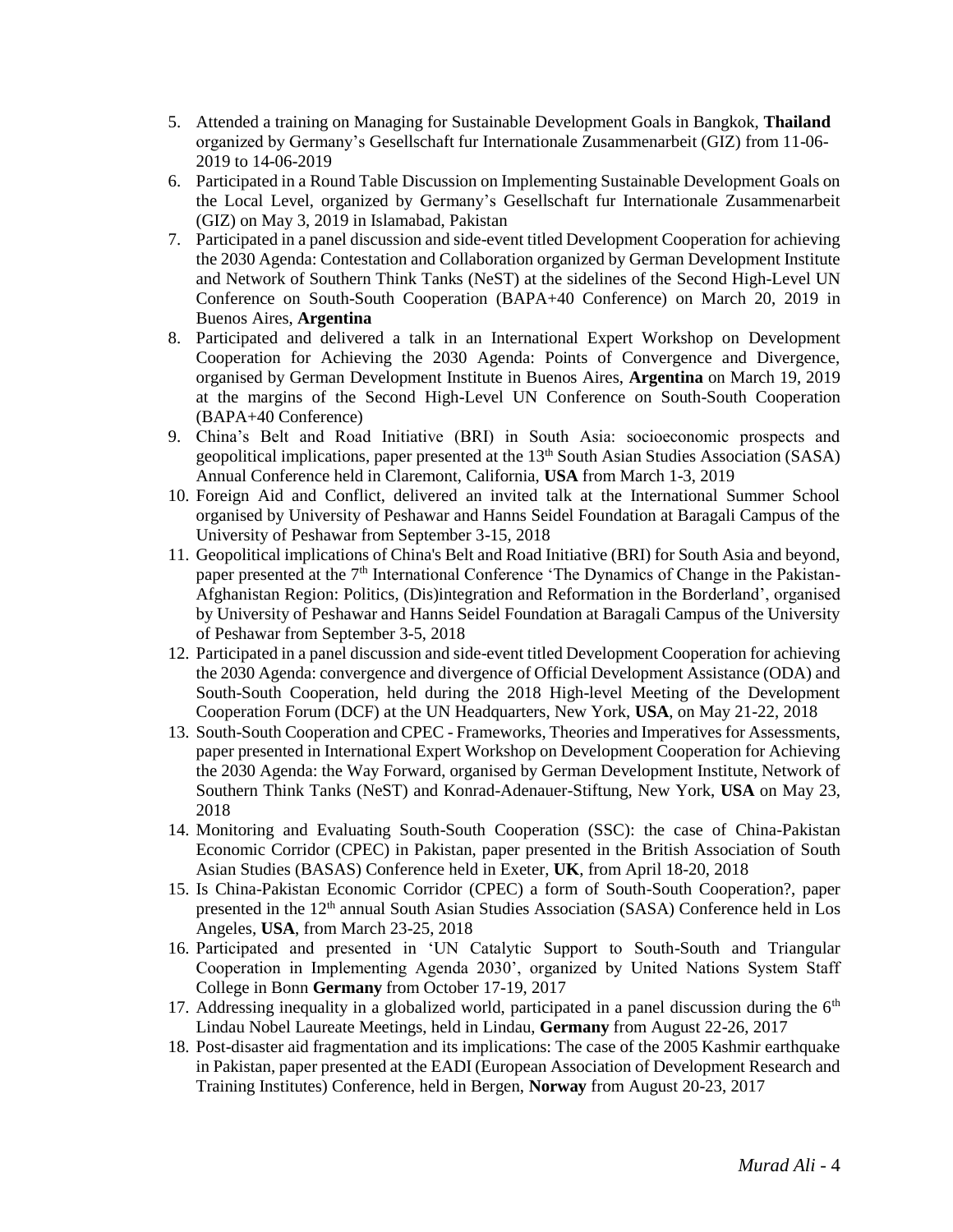- 19. China-Pakistan Economic Cooperation under the OBOR: potential for the 2030 Agenda and the SDGs, keynote speech delivered at the Belt and Road Initiative International Forum, held at the Beijing Technology and Business University (BTBU) in Beijing, **China** from May 20- 22, 2017
- 20. 'Practices and challenges in poverty reduction through economic initiatives: lessons learnt from Pakistan', paper presented in International Seminar On Sharing Experiences in Poverty Reduction in Belt and Road Countries, held in Beijing, **China** from May 18-19, 2017
- 21. 'Role of higher education scholarships as a means of implementation for achieving SDG4', paper presented at the international conference on "Role of Higher Education, Science and New Alliances for 2030 Agenda", held at Berlin-Brandenburg Academy of Sciences and Humanities, Berlin, **Germany** from March 20-21, 2017
- 22. 'China-Pakistan Economic Corridor and the UN 2030 Agenda: Convergence of objectives and goals', paper presented at the 2<sup>nd</sup> International CPEC Business and Research Conference, held at the Institute of Business Administration (IBA), Karachi, **Pakistan** from March 15-16, 2017
- 23. 'China's One Belt, One Road initiative: Prospects and challenges for Pakistan', paper presented at the international conference on 'China's "One Belt, One Road" Global Strategy: Implications, Prospects and Constraints', held at Aalborg University, **Denmark** from January 19-20, 2017
- 24. Effective and Inclusive Accountability Mechanism for the 2030 Agenda, paper presented at the Second High-Level Meeting (HLM2) of the Global Partnership for Effective Development Cooperation (GPEDC), held in Nairobi, **Kenya** from November 28 to December 01, 2016
- 25. 'The Global Aid Effectiveness Agenda: Challenges and opportunities for aid donors in Pakistan', paper presented at the Network Meeting of the Alexander von Humboldt Foundation held in Freiburg, **Germany** from October 05-07, 2016
- 26. 'From MDGs to SDGs: Lessons learnt and directions for the future', paper presented at the Anneliese Maier Awards Ceremony and Interdisciplinary Colloquium, held in Berlin, **Germany** from September 7-8, 2016
- 27. 'Aid as a tool of foreign policy or development? The political and developmental implications of post-9/11 US aid to Pakistan', paper presented in the 3rd International Social Sciences Conference held in Islamabad, **Pakistan** from May 13-14, 2015
- 28. Is underdevelopment the sole cause of extremism? Exploring multiple dynamics behind religious militancy in Swat, Pakistan (paper presented in the  $8<sup>th</sup>$  South Asian Studies Association (SASA) Conference held in Salt Lake City, Utah, **USA** from April 11-13, 2014
- 29. The Aid Effectiveness Regime in Pakistan: Expectations, Issues and Challenges. Presented during the DSG Brown Bag Seminar at the International Food Policy Research Institute (IFPRI) Headquarters in Washington, DC, **USA** on April 9, 2014.
- 30. 'Aid effectiveness in poverty alleviation in a post-conflict post-disaster setting: a case study of the Malakand region', paper presented in the Pakistan Strategy Support Programme (PSSP) Second Competitive Grants Conference held in Islamabad, **Pakistan** (February 8-10, 2013)
- 31. 'The geography of aid: the case of US aid to Pakistan', paper presented in the New Zealand Geographical Society Symposium: THE GEOGRAPHY OF AID, Victoria University of Wellington, **New Zealand** (April 20, 2011)
- 32. 'The gift theory and the allocation of US economic and military aid to Pakistan since 9/11', paper presented in the Massey University Doctoral Students' Symposium, Massey University, **New Zealand** (December 5, 2011)
- 33. 'USAID and the Paris Declaration: the case of Pakistan', paper presented in the Seventh Biannual Development Network (DevNet) Conference in Massey University, Palmerston North, **New Zealand** (December 1-3, 2010)
- 34. 'The 'war on terror', Pakistan and US bilateral aid', paper presented in the Asian Conference on the Social Sciences (ACSS) held in Osaka, **Japan** (June 18-21, 2010).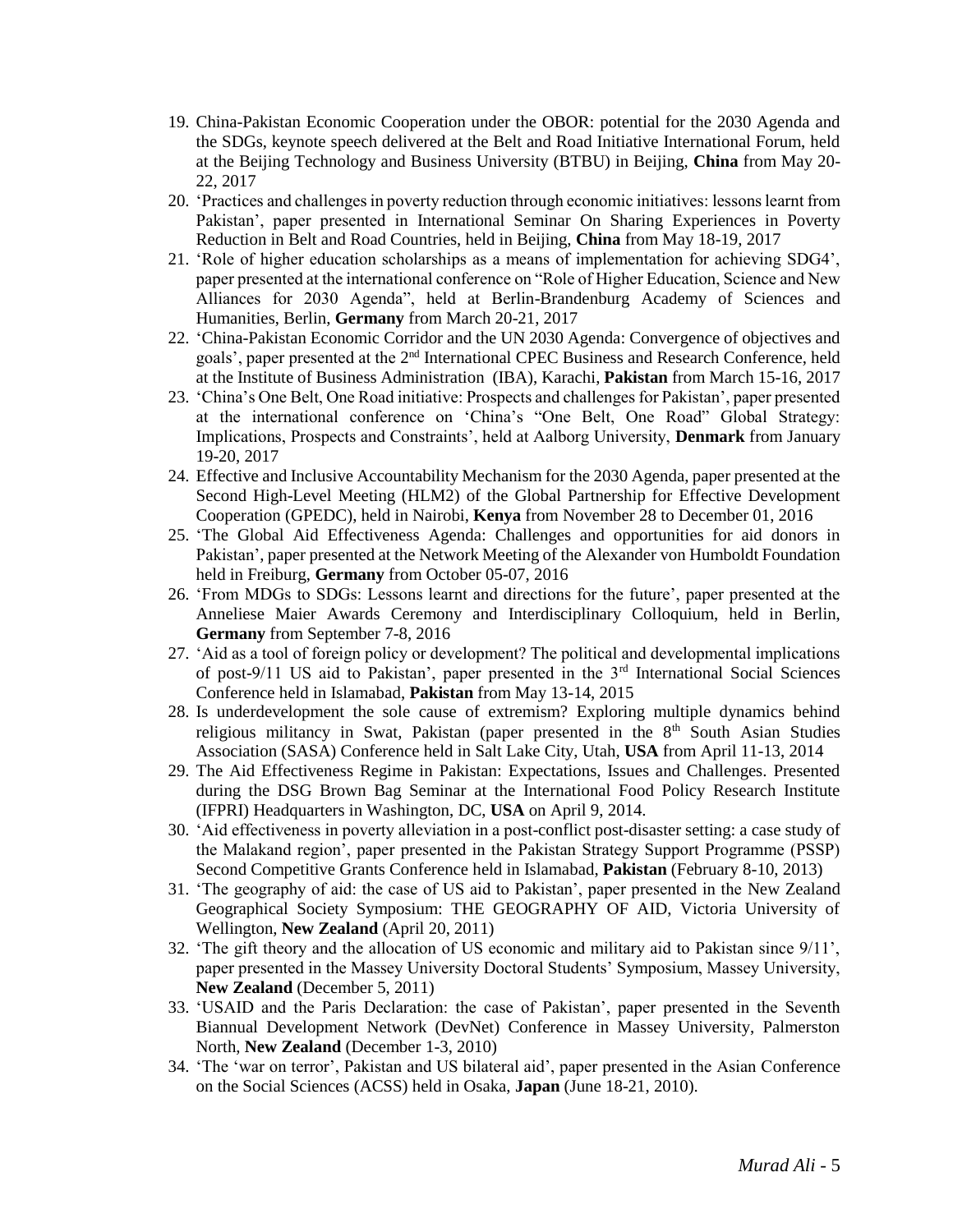- 35. 'USAID development interventions in the context of the 2005 Paris Declaration partnership commitments', presented in the seminar series of the Institute of Development Studies at Massey University, Palmerston North, **New Zealand** (May 26, 2010)
- 36. 'The 'war on terror', Pakistan and the role of the International Community', paper presented in Asia-Pacific Week, South Asian Studies Summer School and Conference (SASSSC) at the Australian National University (ANU), Canberra, **Australia** (February 8-11, 2010).
- 37. 'Religious militancy in Pakistan and the role of 'Ulama' (religious scholars): An overview', paper presented in Second International Seminar on Islamic Thought (2nd ISoIT) held at the University Kebangsaan Malaysia (UKM) (National University of Malaysia) Kuala Lumpur, **Malaysia** (October 6-7, 2009).
- 38. 'United States bilateral aid to Pakistan: a marriage of convenience?' paper presented in the International Convention of Asia Scholars (ICAS) 6 at Daejeon, **South Korea** (August 6-9, 2009).
- 39. 'A comparative analysis of the United States bilateral aid policies towards Egypt, Israel and Pakistan', Paper presented in Asia-Pacific Week, South Asian Studies Summer School and Conference (SASSSC) (January 26-30, 2009) at the Australian National University (ANU), Canberra, **Australia**.
- 40. 'United States foreign aid to Pakistan and democracy: Rhetoric versus reality', paper presented in Development Network 2008 Sixth Biannual Conference (December 3-5, 2008) at Victoria University of Wellington, **New Zealand**.

#### **RESEARCH GRANTS AND AWARDS**

- 1. Grant from Germany's Gesellschaft fur Internationale Zusammenarbeit (GIZ) that covered course fee, travel and accommodation costs to attend a training on Managing for Sustainable Development Goals (SDGs) held in Bangkok, Thailand from 11-06-2019 to 14-06-2019
- 2. Travel grant by German Development Institute to participate in the Second High-Level UN Conference on South-South Cooperation (BAPA+40 Conference) and in an international workshop and side-event organized by German Development Institute and Network of Southern Think Tanks (NeST) at the sidelines of the BAPA+40 Conference held from March 19-22, 2019 in Buenos Aires, Argentina
- 3. Travel grant from Higher Education Commission (HEC) to present paper in the  $13<sup>th</sup>$  South Asian Studies Association (SASA) annual conference held in Claremont, California, USA from March 1-3, 2019
- 4. Alexander von Humboldt Foundation Return Fellowship 2018-2019
- 5. Was awarded travel grant by German Development Institute to participate in a panel discussion and side-event at the High-level Meeting of the Development Cooperation Forum (DCF) at the UN Headquarters, New York (May 21-22, 2018**)** and in an International Expert Workshop on Development Cooperation for Achieving the 2030 Agenda: the Way Forward (May 23, 2018), held in New York, USA
- 6. Travel grant from German Development Institute to present paper in the British Association of South Asian Studies (BASAS) Conference held in Exeter, UK, from April 18-20, 2018
- 7. Travel grant from German Development Institute to present paper at the  $12<sup>th</sup>$  annual South Asian Studies Association (SASA) Conference held in Los Angeles, USA, from March 23-25, 2018
- 8. Won a scholarship and grant from the Alexander von Humboldt Foundation and Council for the Lindau Nobel Meetings in a global competition among young researchers worldwide to participate in the 6th Lindau Nobel Laureate Meetings on Economic Sciences, held in Lindau, Germany from August 22-26, 2017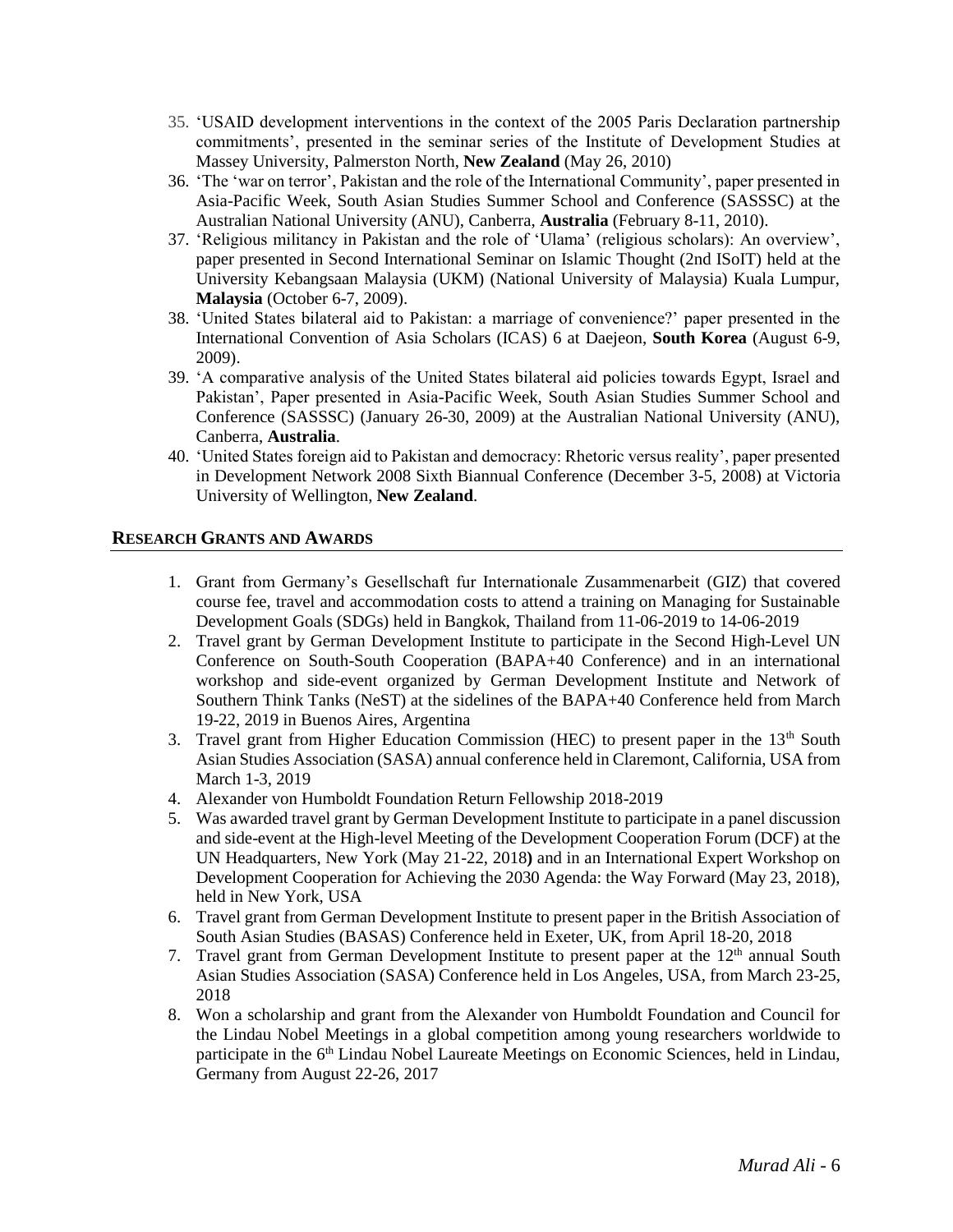- 9. Travel grant from German Development Institute and Humboldt Foundation to present paper at the EADI (European Association of Development Research and Training Institutes) Conference, held in Bergen, Norway from August 20-23, 2017
- 10. Travel Grant from the EU-China Policy Support Dialogue Facility to present a paper at the International Seminar On Sharing Experiences in Poverty Reduction In Belt and Road Countries, held in Beijing, China from May 18-19, 2017
- 11. Travel grant from Alexander von Humboldt Foundation (AvH) and German Development Institute to present paper at the  $2<sup>nd</sup>$  International CPEC Business and Research Conference, held at the Institute of Business Administration (IBA), Karachi, Pakistan from March 15-16, 2017
- 12. Partial funding from Aalborg University, Denmark to present paper at the international conference on 'China's "One Belt, One Road" Global Strategy: Implications, Prospects and Constraints', held at Aalborg University, Denmark from January 19-20, 2017
- 13. Travel Grant from German Development Institute for presenting paper at the international conference on 'China's "One Belt, One Road" Global Strategy: Implications, Prospects and Constraints', held at Aalborg University, Denmark from January 19-20, 2017
- 14. Travel grant from German Development Institute for presenting paper at the Second High-Level Meeting (HLM2) of the Global Partnership for Effective Development Cooperation (GPEDC), held in Nairobi, Kenya from November 28 to December 01, 2016
- 15. Travel grant from the Alexander von Humboldt Foundation for presenting paper at the Network Meeting of the Alexander von Humboldt Foundation held in Freiburg, Germany from October 05-07, 2016
- 16. Travel grant from the Alexander von Humboldt Foundation for presenting paper at the Anneliese Maier Awards Ceremony and Interdisciplinary Colloquium, held in Berlin, Germany from September 7-8, 2016
- 17. Postdoctoral Fellowship from the Alexander von Humboldt (AvH) Foundation to conduct research at German Development Institute, Bonn, Germany (August 2016- August 2018)
- 18. Travel grant from Higher Education Commission (HEC), Government of Pakistan for presenting paper in the 3rd International Social Sciences Conference held in Islamabad, Pakistan in May 2015
- 19. Travel grant (US\$ 3,000/.) from USAID/IFPRI for presenting paper in the  $8<sup>th</sup>$  South Asian Studies Association (SASA) Conference held in Salt Lake City, Utah, USA from April 11-13, 2014
- 20. Travel grant from the United States Agency for International Development (USAID) for presenting paper/interim project report in the Pakistan Strategy Support Programme (PSSP) Competitive Grants Conference in Islamabad in January 2014
- 21. Research grant (US\$ 20,000/.) under the Pakistan Strategy Support Programme (PSSP) Competitive Research Grants from the United States Agency for International Development (USAID) in April 2013
- 22. Travel grant from the United States Agency for International Development (USAID) for presenting paper/research proposal in the Pakistan Strategy Support Programme (PSSP) Second Competitive Grants Conference in Islamabad in February 2013
- 23. Appointed as "Goodwill Ambassador" by Massey University and the Mayor of the City Council for the city of Palmerston North, New Zealand on October 6, 2011.
- 24. Travel grant from Higher Education Commission (HEC), Government of Pakistan, for presenting paper in the Asian Conference on the Social Sciences (ACSS) held in Osaka, Japan (June 18-21, 2010)
- 25. Scholarship and travel grant from the Australian National University (ANU), Canberra, for presenting paper in the South Asian Studies Summer School and Conference (SASSSC) at the Australian National University (ANU), Canberra, Australia (February 8-11, 2010)